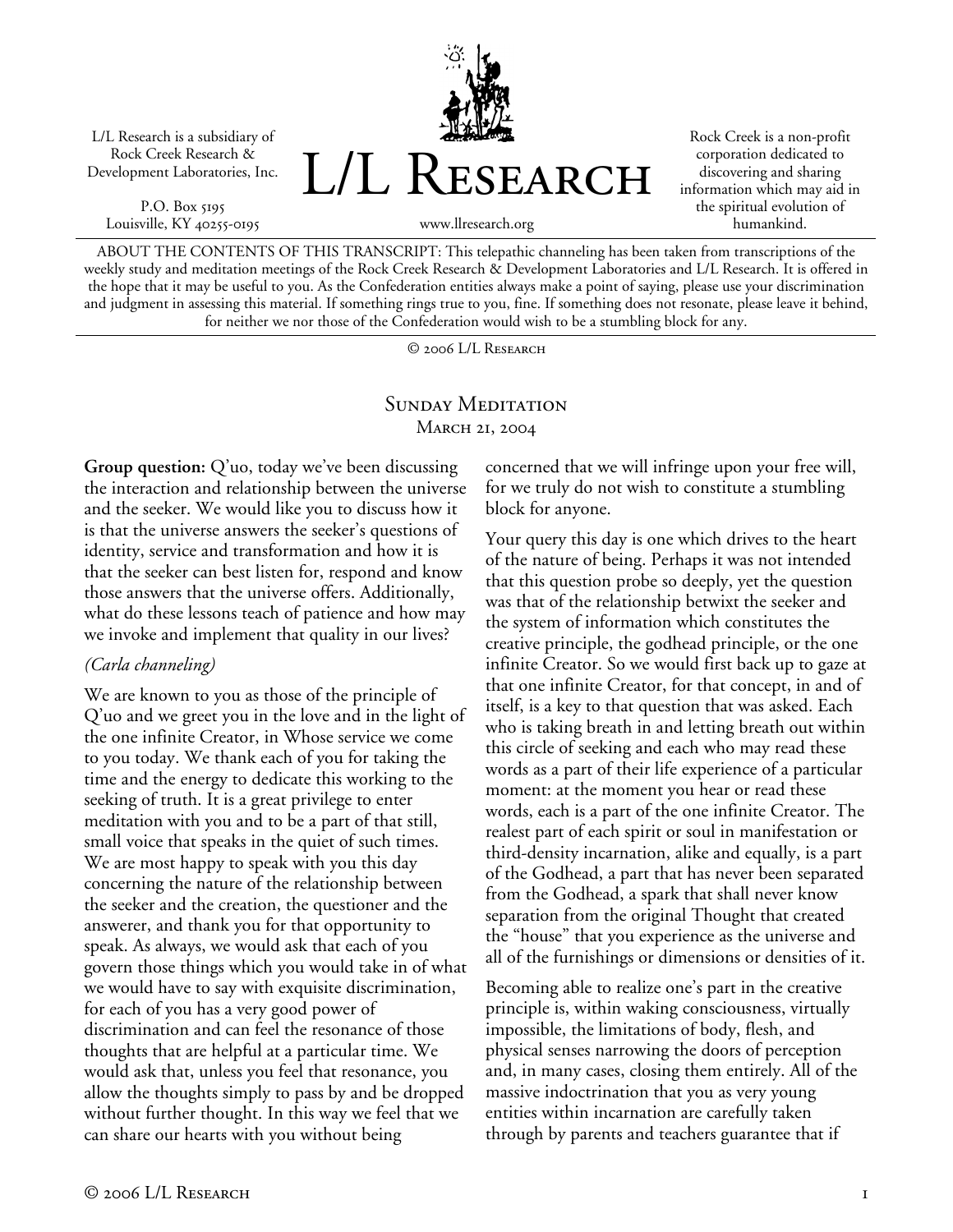there are any who may come to awareness free of bias and full of the knowledge of the self as Creator, then that is a very tiny group. For the rest of those upon your sphere at this time, we believe it is safe to say that each has lost that direct sense of insight and union with the one infinite Creator. Yet there is a unity there. Perhaps each is not leaning into that unity, yet it subsists. It cannot be shed, it is not a skin that can be molted, and it is nothing that shall ever be renewed. The human experience, shall we say, the third-density incarnational experience, is all about death and renewal, endings and beginnings. Yet throughout the process of incarnational living, the most fundamental part of your essential being is not that which will change, grow or alter. Rather, it is that which is. How in the holy work that this instrument knows as the Bible did the Creator express itself? "I AM."

So part of each of you is an I AM. Can you feel the difference between "I" and "I AM"? Can you feel the shift from personhood to essence? It is an important shift of which to remain aware, not simply for the purpose of this discussion but in terms of the basic skills of living life awake and conscious of who you are and why you are here. What this instrument would say about the relationship between the I and the I AM is that she hopes, in each day, to allow the I that is I AM, to become her, so that the I of her is what she would call the Christ or Christ Consciousness or unconditional love. It is not a taking of the self, tossing the self away, and then replacing it with the Creator, the Christ, or the Christ principle. Rather, it is allowing oneself to remember that the I AM is the deepest essential self that is a true part of the whole being that is the one known as Carla.

Now, we feel that each within the circle has hopes along similar lines, that is, each has hopes of expanding personal consciousness into a truer, more whole and deeper consciousness; expressing a more essential and more vital self. If infinite consciousness is living your life, then there is no questioner and no answerer but rather a state of being which is unitary; in which there is no necessity for questioning, for waiting, for looking, for all is perfect. This is a valuable tool and resource. No matter what the circumstances, this level of consciousness is always a powerful resource in centering the self and allowing the self to lift away from peripheral details of a particular given situation that has the energy of a

bubble of topical interest at the time. One cannot, for the most part, stay within unitary consciousness, within the I AM, a hundred percent of the time within consensus reality. Consensus reality was specifically designed to pull one away from calm, smugness and the acceptance of things as they are. Consensus reality is carefully designed to pull one's energies out of their comfort zone not once, but again, and again, in cycles, from birth until the death of the physical body. Consequently, we do not suggest that each attempt at all times to remain completely submerged in the I AM of Creatorship. Yet when there is that forest of confusion out of which one cannot find a way, when there seems to be a failure of the rational way of gazing at a situation, we encourage each to take a moment to rest the self from all of the labors of the mind and emotions, to sit or rest while walking, and simply allow that consciousness of I AM to permeate and take over the mind and the focus of the mind, for in that utter lack of personality or condition lies the deepest treasure of the incarnate spirit, the connection with all that there is.

Now let us move into gazing at a less unitary and more dualistic view of spiritual process, that view which posits that the seeker is the questioner and the universe, the creation, or guidance, is that which is responding the question. This is much closer to the level of consensus reality. This offers no challenge to the personality that is locked into the roles that he or she is playing and that have perhaps have been thrust upon him or her. Many times, the way the creation chooses to respond to the questions which seekers ask depends upon the most flimsy, fragile nuances in the way questions are put. Many times as this instrument has given personal channelings, private readings, for individuals she has asked for the entity asking the question to go back and study again the question that has been asked to be sure that it catches the absolute center of that concern with which the entity has come to request the reading. And this entity is correct to do so, for that which the universe naturally can flower into in response to a question is completely dependant upon the shape of the intent, the mood, the very tiniest wording of the question asked. And when that shape is heard by the creation it brings about an absolutely automatic, natural process of response. It is not a response that can be detailed in a linear fashion—first this happens, then that, and then the other—for it is a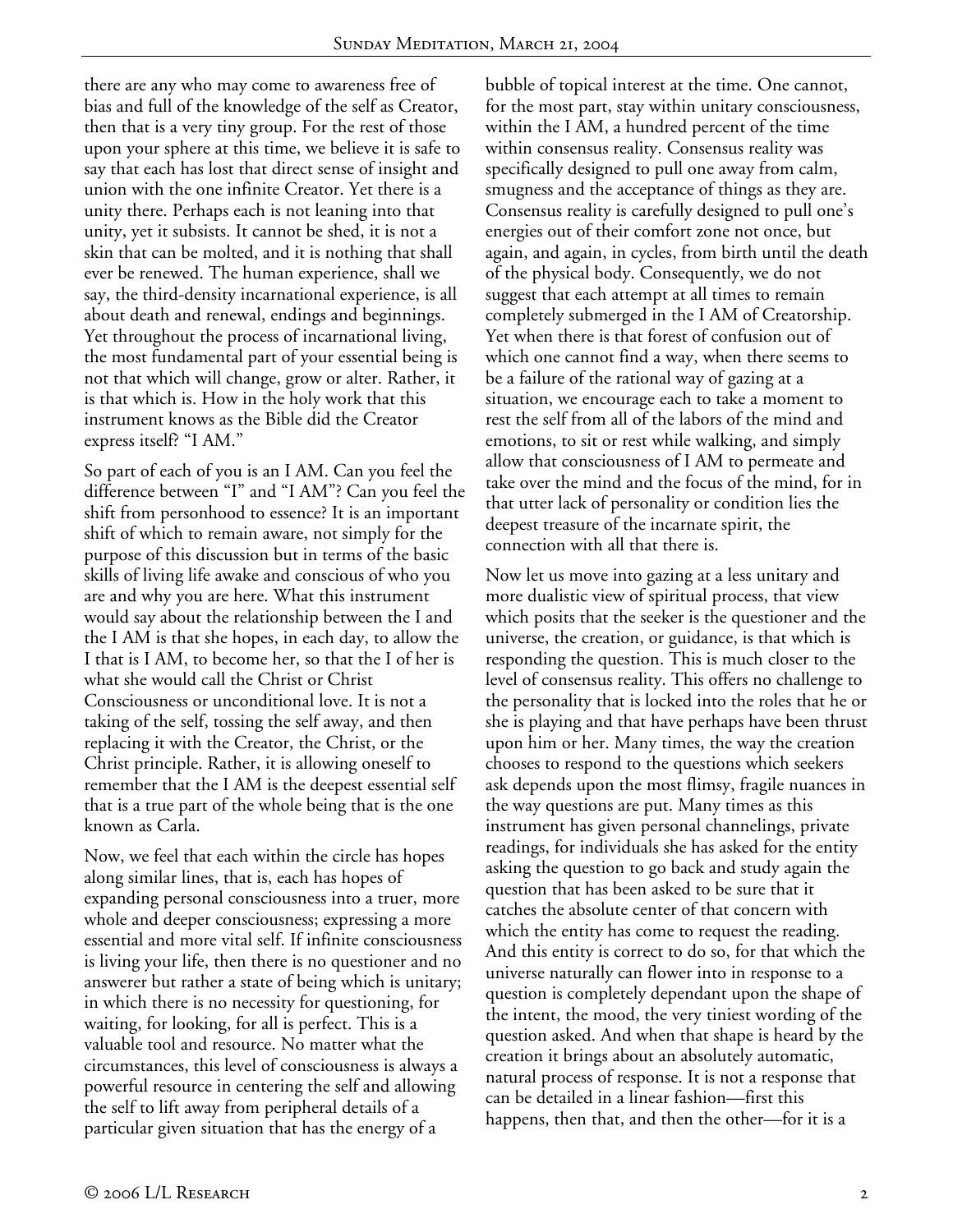response upon as many levels of intent as the energy of the question discloses. What entity can truly know all of the levels at which he is asking a question? How can an entity truly penetrate so deeply into the unknown country of his own archetypical mind that he is even aware of the full nature of that which he seeks?

Earlier there was a discussion of a movie recently seen concerning the life of the one known as Jesus the Christ and in that movie the character of Pontius Pilate asks the question, "What is truth?" And this is basically what we are saying to you, "What is your question?" It is difficult to know the truth of a situation or a question. It is almost impossible to know what you are asking to the full limit of that question. Hidden within the folds of the silence between the words lie worlds of requested information that is pointed very precisely by the attitude, the hopes, and the feelings that go into that moment of asking.

So one thing that we would say about the relationship between questioner and response is that the questioner has the deepest of personal individual power and responsibility for the quest, the question, the intent of the question, and everything that surrounds the moment of coming to crux, coming to crisis, and accepting that there is a cusp which must be met. Then when that is realized, it is well to take that realization and employ that patience of which you asked first, in the forming of your question. How deeply can you probe into your secret heart? How carefully can you sense those feelings that perhaps have not seen the light of day? What work might there be for you to do in reaching out to those dark places within yourself where questions have not been fully asked because the essence beneath those questions has not yet been fully redeemed within the self, to the self? What powers of forgiveness can your heart bring to the process of coming into the present moment and releasing the past? How high can you hold up your hope, your intent, and your aim? And to what sharpness of focus can you bring that part of yourself that carries pride, so that you are able to give it as a gift, as you kneel in humility with empty hands at last before the truth itself.

Once the seeker has asked the question there is that time of release and then, skill and art lie in that which the one known as G referred to as the light touch. Once you have awakened the universe to your need, you may be sure that the universe will find many ways to communicate with you concerning your query. Again, because it is the universe of the Creator, rather than the universe of humankind, it is often that this information does not come in words at all, but rather in coincidences, signs, hints, chance thoughts heard in unusual circumstances, and many subjectively interesting occurrences such as the dreams of yourself and others about you, the chance comments of others about you upon topics that do not seem to have a relationship to your question but yet which angle in tangentially and have their own eerie but very true meaning in terms of your situation. Many are the times that we have discussed within this group all of the amazing ways in which the world of nature as well as the world of humankind finds ways to express its connectedness with you, its care for you, and its affiliation with you.

When there is a question which seems to be intensely important, it is especially difficult to retain a sense of proportion, a sense of peace, a sense of patience, shall we say. There is the feeling of a need for immediate change. And while we have complete sympathy for that wish to see results, at the same time we would encourage each to consider the possibility that the question that has been asked is expressing on many different levels, only one of which shows above the ground of the conscious mind, the limen or threshold of the waking consciousness. Most of the information that comes into the deeper self to inform and prepare that self for the changes in energy that are taking place come into the web of the self below the level of conscious awareness and only bubble up into conscious awareness in that very subtle way of yeast bubbling up into bread in order to make the situation rise, shall we say. One becomes aware that there is space where there had not been space, there is information, or an opinion, or a feeling where previously there had not been a feeling. Look for and lean into those perceptions that seem simply to be bubbling up from within because that is the end result of a fairly lengthy process of informationgathering by the self from the creation. It has bubbled in through notice of coincidences of conversations, the messengers of animals and flowers, the speaking of trees and the blowing of the wind. All of these things move into the web of self and touch various inner bodies of the energy-body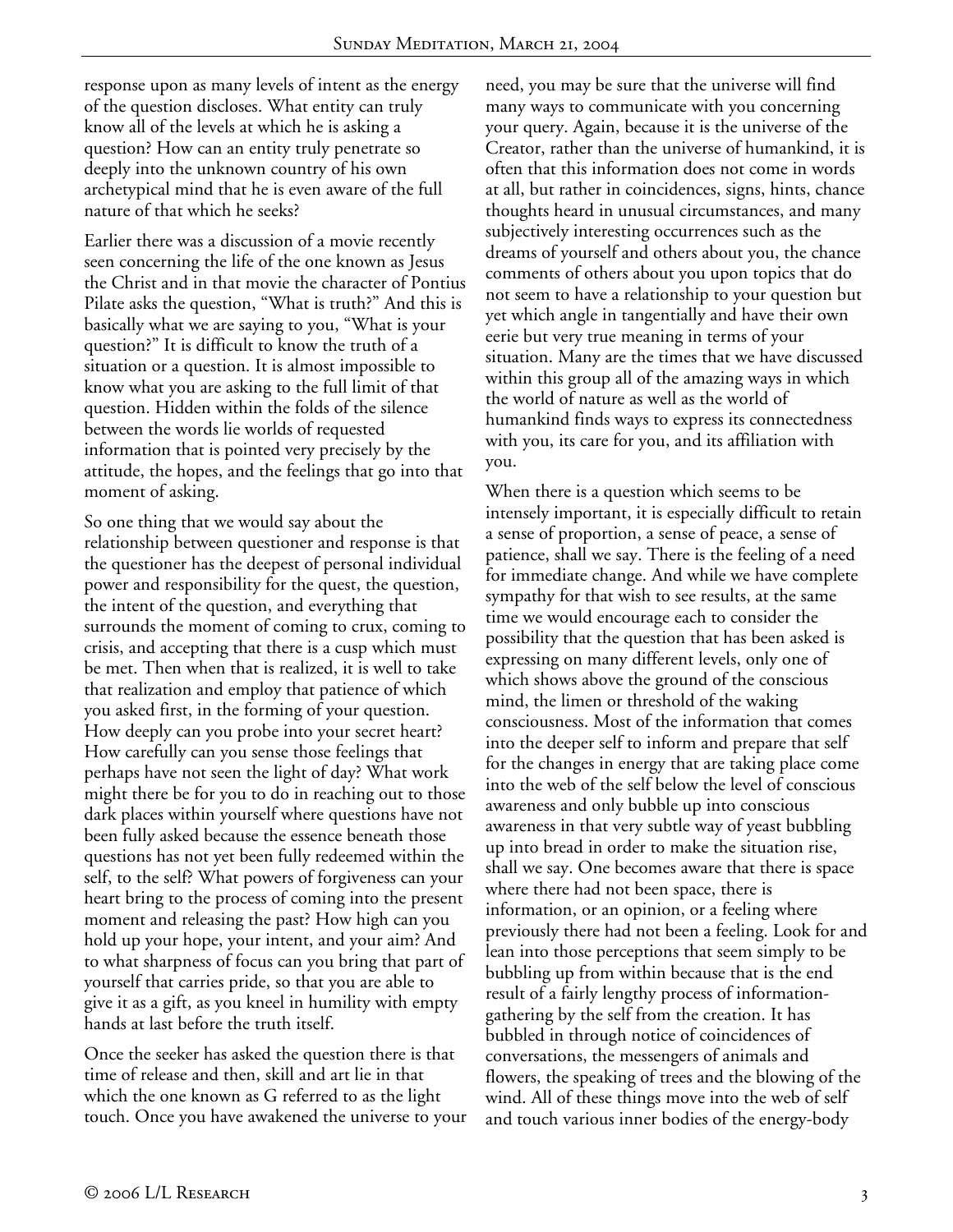system that is instinct within the outer physical shell that each of you enjoys.

It is a tremendous gift simply to have faith that this process is taking place. One may see that such a process shall, through the limitations of the physical body, take time. It takes time to wake and sleep and wake and sleep and wake again, allowing this process of recovery of information through dreams and through subtle processes that occur inwardly to have time to complete themselves. So it is not simply patience within a vacuum that we encourage you to adopt but rather patience that is a knowing patience, a patience that contains the awareness that things are occurring of which the conscious mind cannot know. The ability to take on faith that this [is the] way the spirit works within entities is a tremendous asset. Use it if you have it and attempt to cultivate it if you do not. How can you cultivate the faith in these subtle processes but by taking the leap of faith, taking the effort and the time to have patience with the process of seeking the answer to the question, and then evaluating, after the fact, what sources of information in fact came through to you and what kind of efficacy those processes have had in bringing into manifestation the blooming and development of that which was a budding situation of which there was great question as to the appropriate way of blooming or maturing.

When seeking the truth, there is much to be said for leaning into the interiority of the process. Much energy can be wasted in the reaching outward, for outer authority and outer knowledge. When there is a question of spiritual evolution involved it is seldom that the outer world will have a *prima facie<sup>1</sup>*, direct way of speaking to the heart of the problem, the situation, or the question. The deeper the question, the less effective consulting outer authority shall be.

Yet there is a system of inner authority to which one may go in mind and in heart. And we would not limit this for entities by saying it is this or it is that. To many, a guidance system is a unitary or singular phenomenon. This instrument would call it the Holy Spirit. The one known as David would call it the Guidance System, and so forth. And yet we assure each that the guidance system of each of you is massive and tremendously complex, moving not simply into the inner planes of third density but into the family connections, shall we say, between those in soul groups and their connections in other densities and so forth, so that the guidance system that can be approached by the asking of a question amounts to the complete awareness of your own inner planes and [outer] densities as well as that center of guidance for each of you that is that self of sixth density that is looking back to self in third density and offering that harvest in awareness that it has within that particular illusion.

This massive family that backs up each of you may take some of your time to respond so that it manifests within your own awareness. And so we give to this instrument the image of that figure within the Bible of which the one known as Jesus spoke, of the one who goes into his room to pray in  $\mathrm{secret}^2$ , to express suffering in secret, to offer in the utmost privacy of self, the heart of self, the suffering of self, and all of the self that can be brought to that room in the asking of what is the situation and what is the truth of the situation. Keeping it quiet, keeping it silent, keeping it completely inner is a very helpful technique for it allows a kind of intensity to build up within that tiny room of prayer. Perhaps each of you is familiar with the way that a materialization medium gathers ectoplasm within its closet so that it may manifest that which this entity would call a ghost or spirit in a séance. Just in such a way can you gather the energy of your prayer, keeping it within that tiny closet, within that point of union between you, the question, and the response system—that point that is the gateway to intelligent infinity—staying just there, just past the lions at the gate, just in the door, not anywhere nearer than moving into the interior, resting and allowing the process to move.

The one known as V was speaking the other day of the connectedness of all things, the labyrinth that turns out to be that which connects everything to everything. It is at that point, just within that tiny room of prayer, that that connection point is. So the more interior that you are able to make your seeking, the more quiet, private and special, the more

 $\overline{a}$ 

1

<sup>&</sup>lt;sup>1</sup> Prima facie is defined as meaning "at first sight; before closer inspection."

 $2^{2}$  This reference is Matthew 6:18; "Whenever you fast, do not put on a gloomy face as the hypocrites do, for they neglect their appearance in order to be seen fasting by men. Truly I say to you, they have their reward in full. But you, when you fast, anoint your head, and wash your face so that you may not be seen fasting by men, but by your Father who is in secret; and your Father who sees in secret will repay you."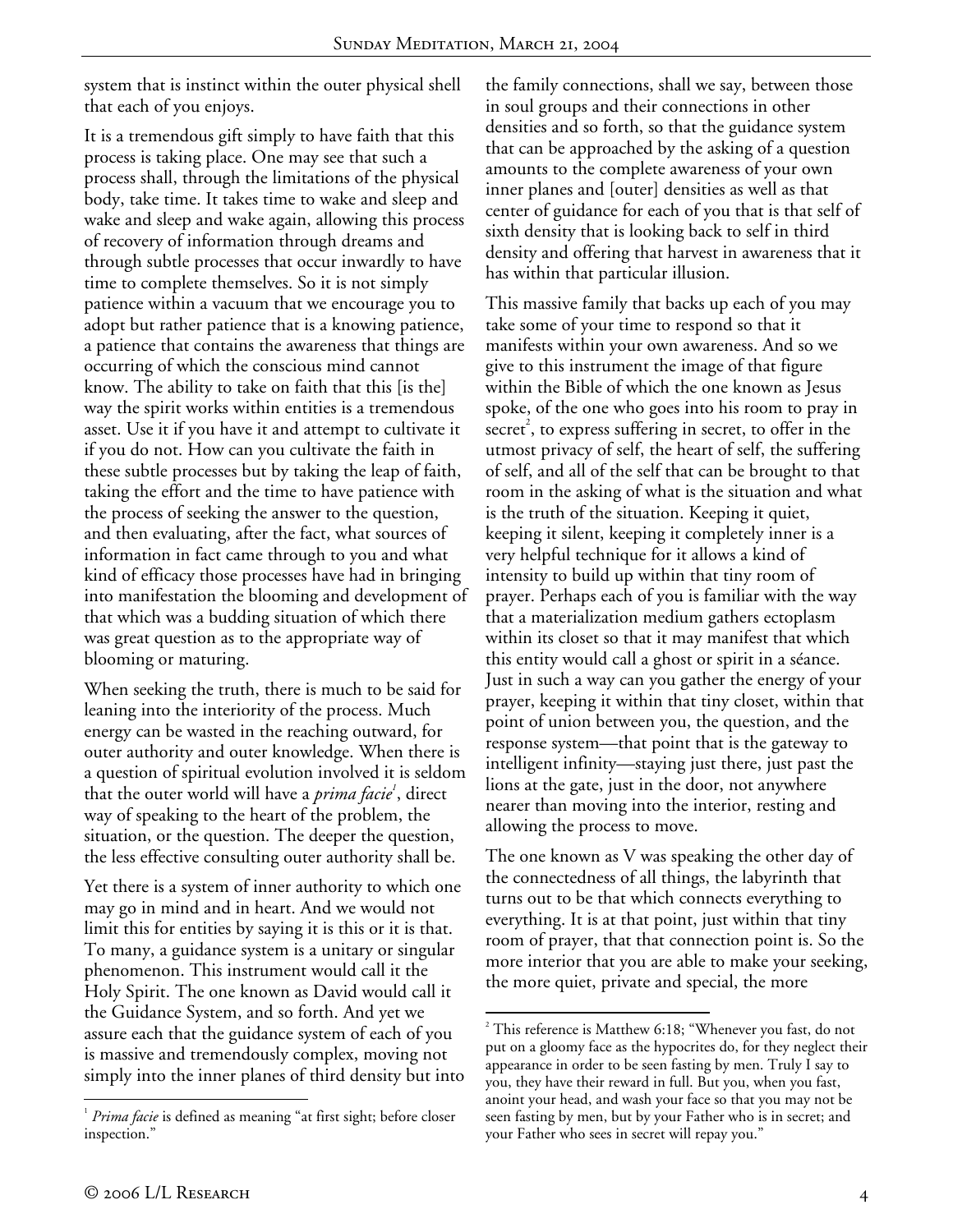opportunity you will have to move into that deep rest that lifts you in a hammock just where you wish to be and allows you to rock, waiting in total comfort, resting in the cradle of the love of the infinite Creator. If you can do this for yourself, daily if possible, when working through a situation, you shall be touching into the most efficacious and helpful place within you for truly listening to that still, small voice of the one infinite Creator.

Each is aware of many techniques for determining the rightness of a particular fact or action. The use of the pendulum has been discussed often, the use of readings, whether they be tarot or astrology, and the use of psychic or spiritual counselors. All of these ways of getting more information are very helpful but you may see how diffused and outward they become and how quickly one loses that precious focus, that honed intent, and that quiet, listening ear. One may employ crystals, one may employ pyramids, one may employ such a large number of techniques for finding out more information concerning the outer details of a situation that we could not possibly mention them all. But each is aware of the size of the spiritual supermarket, about which this group has often joked and enjoyed conversation. There are many, many ways to know more about the energies around you. Yet, in terms of how the universe works, the best connection between questioner, question and guidance system is the gateway that lies within each of you.

At this time this instrument requests that we move on to ask if there are further questions that we may answer at this time. Is there a query that we may answer at this time?

**B:** I have one. When you were speaking initially, you spoke of a duality and you really only talked about one side. Would the other side be where the one infinite Creator becomes the seeker?

We are those of Q'uo. We are aware of your query, my brother. The duality of which we were speaking is that duality that is self perceived by the questioner, when the questioner sees itself as one dynamic of a duality and the answer as the other part of a duality. The unitary attitude, on the other hand, would see the questioner, the question, and the guidance as one system which is not at all separate from itself but which is a unit working to expand the self and, in that way, we would say that indeed when there is a

unitary attitude the questioner is the Creator. This is correct, my brother.

## Is there a further query?

**G:** Q'uo, I have one. Ra speaks about the will and says that it is paramount, it is not to be underestimated, and its use in faith can create change and can accelerate the path. Yet, I am feeling doubtful about the ritual that I want to undertake tonight, in which I would use the will to create a change or shift in consciousness. I know, reading through past transcripts, that this philosophical point between willing change [to occur] and waiting for change has been discussed much but I was wondering if you can speak more specifically to this particular situation?

We are those of Q'uo, my brother, and are aware of your query. The state of willing that which one feels is correct for the self is that state in which the entity is sure, in a way that this instrument would call "gnosis," of that which is intended. It is a matter of knowing one's own heart, knowing one's true feelings to the point where one is willing to stand upon the ground and say, "This is who I am. This is how I wish to express my will." In that way of offering the will, there is an inner knowing that lies behind that ability to cast off all fear and doubt and simply apply the will directly, straightforwardly, forthrightly, to the goal at hand. The purity with which one maintains honesty with the self is a great key to the achieving of this kind of gnosis or sure insight concerning the self.

When a situation is upcoming in which the will to serve is known by the person but not which situation needs to be served, [it] brings forth the second kind of use of will, which is to abnegate one's own will in favor of the will of the infinite Creator, the guidance system, and the basic incarnational plan that one has had in place for the entire incarnation and in which one does have faith. In this latter situation, it would be folly to force one outcome over another. In that case the will is involved simply in bringing the whole self to a point of surrender so that as the will of the Creator becomes obvious, it may be followed with a complete and full intensity of effort and focus.

May we answer you further my brother?

**G:** Yes. I think I was skillful enough to create the ritual so that I was not forcing one outcome or another or requesting any kind of specific unfolding